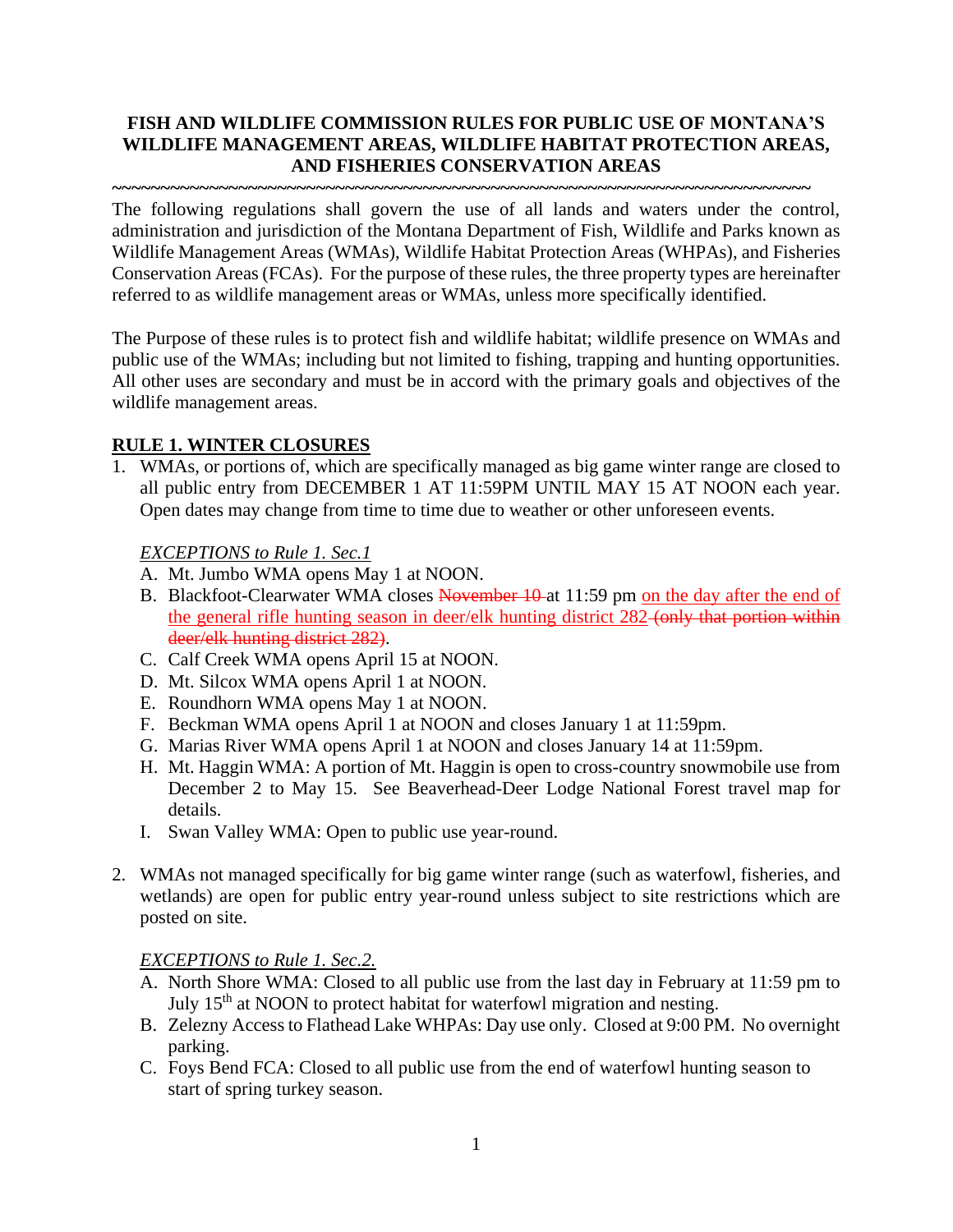# **RULE 2. HUNTING & TRAPPING SEASONS**

- 1. WMAs are open to all Commission established hunting seasons unless closed under Rule 1 or specifically closed or restricted as noted in Hunting Regulations. Closure or restriction notices shall be posted at entrance points and parking areas.
- 2. WMAs are open to trapping unless closed under Rule 1 or specifically allowed, closed, or restricted as noted in trapping regulations. Trapping on WMAs will be allowed by written permission only. Permission to trap on WMAs may require special restrictions or regulations in addition to what is written in the SPECIAL REGULATIONS. Contact the area biologist, WMA manager or appropriate regional office.
- 3. Commission authorizes the Department to issue WMA specific restrictions.

# *EXCEPTION to Rule 2.*

A. Otter Island FCA: Trapping is limited to water sets only during the legal trapping season.

B. Foys Bend FCA: Special hunting restrictions posted on site.

# **RULE 3. GROUP USE**

- 1. Groups of 10 or more persons are required to obtain a Group Use Permit from the WMA manager or regional office responsible for the WMA to be used; must follow group use instructions; shall be assessed user fees and shall be required to surrender a deposit to defray costs caused by their use of the WMA.
- 2. A group of 10 or more persons may be allowed to use a WMA if group activities and purpose do not conflict with objectives and management purposes of the WMA.
- 3. If group use is part of or for a commercial use, a commercial use permit must be obtained. See Rule 10.

# **RULE 4. VEHICLE USE**

1. Properly licensed vehicles are allowed only on designated open roads. Snowmobiles are allowed on groomed trails.

## *EXCEPTIONS to Rule 4. Sec. 1.*

- A. Yellowstone WMA: Vehicles, bicycles, snowmobiles, horses and pack animals are only allowed on roads designated as "open".
- B. Marshall Creek WMA: Snowmobiling will be allowed throughout the WMA, but is restricted to designated open roads April 1 – November 30.
- C. Fish Creek WMA: Snowmobiling is not allowed within the winter closure area during the closed period. Snowmobiling is allowed throughout the remainder of the WMA, but is restricted to designated open roads April 1-November 30.
- D. Zelezny Access to Flathead Lake WHPAs: Parking limited to three vehicles in designated parking spaces as posted. No boat trailer parking.
- 2. Off road travel with any motor/engine powered wheeled vehicle is prohibited
- 3. If an entire WMA is closed to vehicle use, this rule shall be posted on a sign at all access points to the WMA.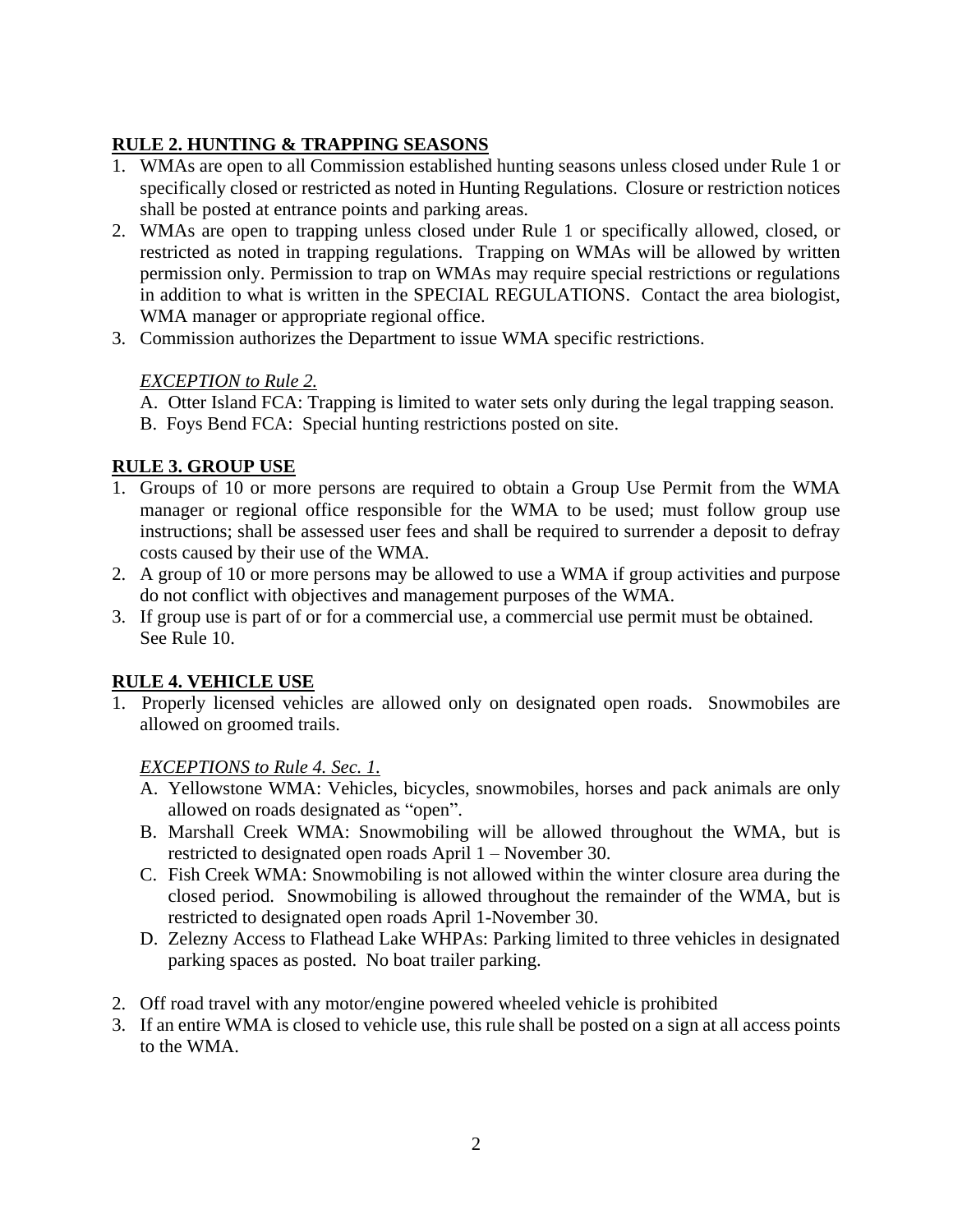### **RULE 5. CAMPING**

- 1. Dispersed camping is allowed unless posted otherwise. Vehicles shall be no more than 50 yards from an open road.
- 2. Camping is limited to 16 days in any 30-day period.

*EXCEPTIONS to Rule 5. Sec. 2.*

|                 | A. Region 1: No camping or overnight stays except as follows: Camping or overnight stay |
|-----------------|-----------------------------------------------------------------------------------------|
|                 | Is allowed on North Swan Valley WMA/FCA, Ninepipe WMA during hunting                    |
|                 | season, and Cedar Island, Bird Island, and Goose Island WHPAs on Flathead               |
|                 | Lake. Human waste must be packed off of the Flathead Lake Island WHPAs.                 |
| B. Region 3:    | No camping or overnight stays on Lake Helena WMA and Canyon Creek                       |
|                 | WMAs.                                                                                   |
| C. Region 4:    | Beartooth WMA: Camping allowed only in designated camping areas. No                     |
|                 | overnight camping in the Whitetail Prairie addition. Campers must register at           |
|                 | check station site. Camps may not be left unattended for more than 48 hours.            |
| D. Region $5$ : | No camping or overnight stays on Yellowstone WMA.                                       |
| E. Region 6:    | No camping or overnight stays except as follows: Camping limited to 7 days              |
|                 | within a 30-day period on Fresno, Lost River, and Fox Lake WMAs. Daily                  |
|                 | occupancy is required.                                                                  |
|                 |                                                                                         |

F. Region 7: Camping limited to 7 days within a 30-day period. Daily occupancy is required.

### **RULE 6. WATERCRAFT**

1. All wildlife management area waters are open to watercraft unless an exception is posted to close the area or restrict the size of watercraft, horsepower of engine or season of use. Closure or restriction notice shall be posted at entrance points and parking areas.

### **RULE 7. WEED FREE FEED**

1. Only pelletized feed or certified weed seed free hay, straw or whole grains and cube products are authorized for use on wildlife management areas. Each bale or container of forage shall have attached a tag or label or be marked with authorized colored twine referencing the written certification.

### **RULE 8. ANIMAL CONTROL**

1. Persons in possession of pets and domestic animals shall restrain them and keep them under control in a manner that does not cause or permit a nuisance or danger to persons, property or wildlife. This shall not preclude using dogs for hunting during legally open hunting seasons.

### *EXCEPTIONS to Rule 8. Sec. 1.*

- A. On the Kootenai Falls WMA all dogs must be physically restrained at all times by a leash held by the person responsible for the animal. This is necessary due to the presence of bighorn sheep.
- B. North Shore WMA, Otter Island FCA, Osprey View FCA, and Foys Bend FCA: Pets must remain on leash at all times except during upland and migratory bird hunting seasons.
- C. Otter Island FCA and Foys Bend FCA: Closed to domestic pack or riding stock.
- D. Canyon Ferry WMA: Pets must remain on leash March 1 to June 30.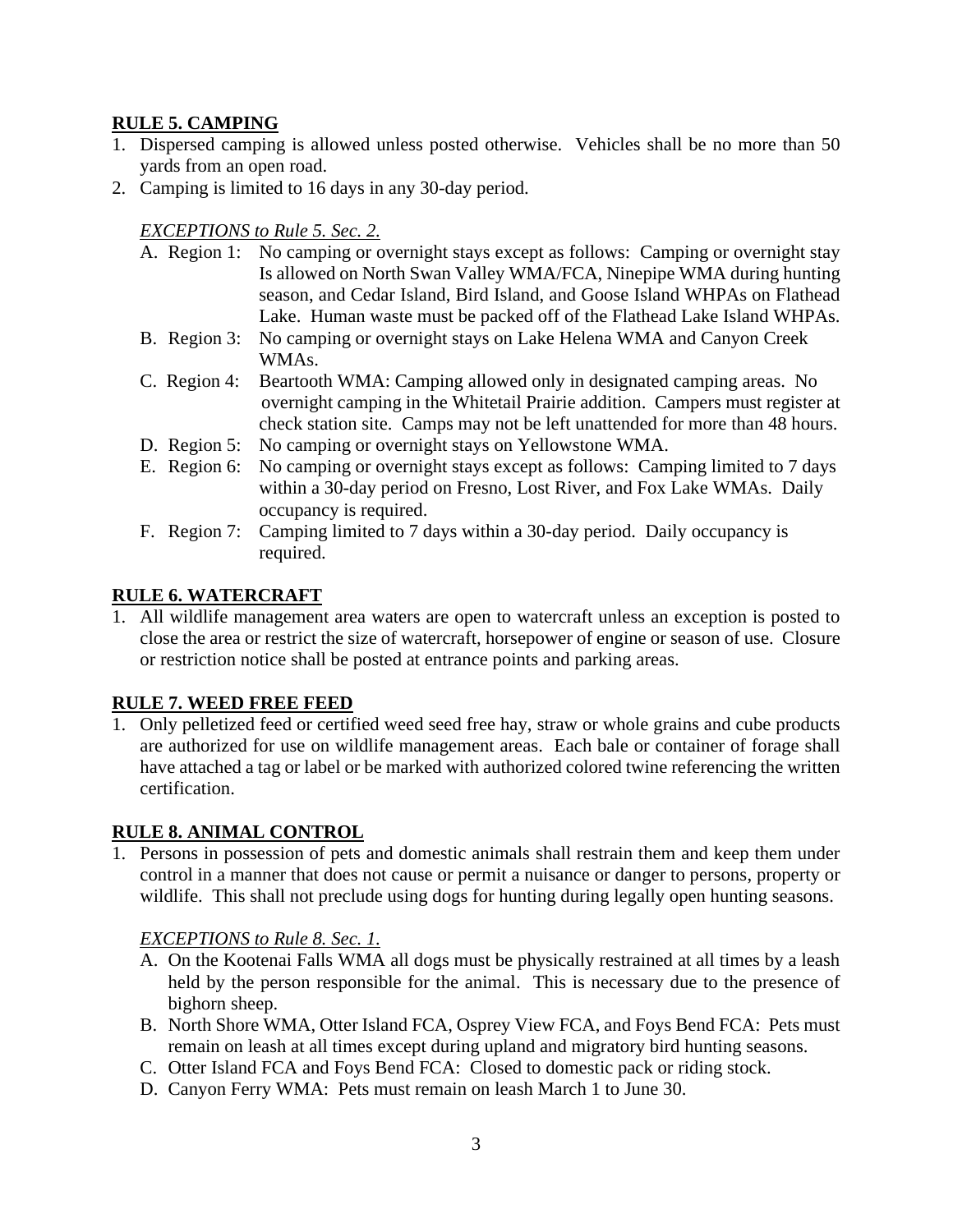- E. Lake Helena, Ninepipe and Pablo WMAs: Pets must remain on leash April 1 to August 31.
- 2. All domesticated pack or riding stock, not in use, must be tethered or corralled.
- 3. Animal owners shall be aware that activities such as trapping, hunting and fishing are occurring on WMAs during legally authorized seasons and shall be responsible for taking precautions.

### **RULE 9. DOG TRAINING**

1. Organized dog training, field trials and hunt tests are prohibited on all wildlife management areas except as authorized by regional wildlife manager or by the regional fisheries manager for FCAs.

### **RULE 10. COMMERCIAL USE**

1. Commercial use is regulated by the FWP COMMERCIAL USE POLICY.

## **RULE 11. FIREWOOD**

- 1. Cutting standing trees and shrubs is prohibited, unless specifically authorized by FWP advertisement, sign posting or permits.
- 2. Downed wood for onsite use as firewood is permitted where fires are allowed.
- 3. Gathering firewood for offsite use is prohibited, unless specifically authorized by FWP advertisement, sign posting or permits.

### *EXCEPTIONS to Rule 11. Sec. 3.*

A. Marshall Creek WMA: Personal use firewood collection permits may be obtained by contacting R2 (Missoula) office.

### **RULE 12. FIRES**

- 1. Fires are allowed in portable camp stoves, fireplaces and self-made fire rings, unless otherwise prohibited by emergency fire restrictions or by sign posting.
- 2. Open fires must be attended at all times. Fires must be completely extinguished prior to leaving a site.

### *EXCEPTIONS to Rule 12.*

- A. Kootenai Falls WMA: No open fires above high water mark.
- B. Ninepipe, Pablo, and North Shore WMAs: No open fire allowed.
- C. All FCAs: No open fire allowed.
- D. Lake Helena: No open fire allowed.
- E. Yellowstone WMA: No open fire allowed.
- F. Bird Island, Cedar Island, Goose Island, Zelezny, Douglas Island and Flathead River WHPAs: No open fire allowed.

### **RULE 13. WEAPONS**

1. Weapons discharge only allowed for lawful hunting purposes or target shooting at shooting ranges authorized by FWP. For the purposes of these rules, weapons are defined as instruments that discharge a high velocity projectile, used for hunting, self-protection, and recreation, including but not limited to firearms and bow and arrow.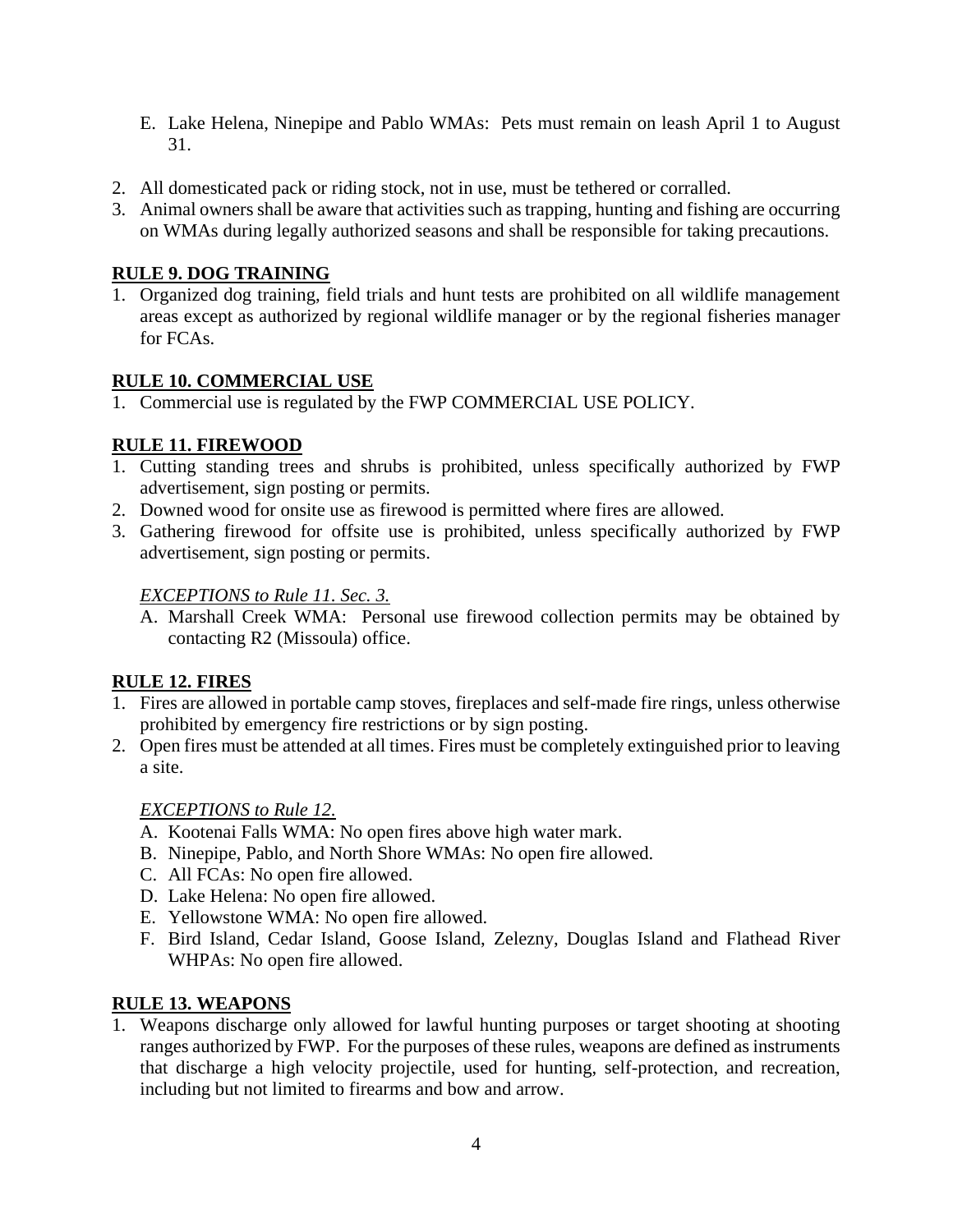2. Discharge of paint ball guns is prohibited.

#### *EXCEPTION to Rule 13.*

A. Mount Jumbo WMA is restricted to archery-only hunting.

### **RULE 14. FIREWORKS AND EXPLODING TARGETS**

1. Discharge of fireworks and the use of exploding targets is prohibited.

#### **RULE 15. SIGNS**

1. Unauthorized signs are prohibited. (MCA 45-6-101(5) and MCA 87-1-102(2) (e)).

### **RULE 16. FOOD STORAGE**

- 1. Bear resistant food storage required on following WMAs per Food Storage Order (attached)
- Region 1: All WMAs
- Region 2: All WMAs
- Region 3: Mt. Haggin Bear Creek Canyon Creek Wall Creek Blacktail Robb/Ledford Gallatin Fleecer Mountain Dome Mountain
- Region 4: Blackleaf Ear Mountain Marias River Sun River
- Region 5: Silver Run Haymaker

#### **RULE 17. SAFETY ZONES**

1. Safety Zones (no shooting zones) designated for the protection of people and property are in force as posted.

#### **RULE 18. ANIMAL CARCASSES**

1. Dumping of animal carcasses is prohibited. This does not include boned-out BIG game animal remains legally taken on site.

*EXCEPTION to Rule 18.*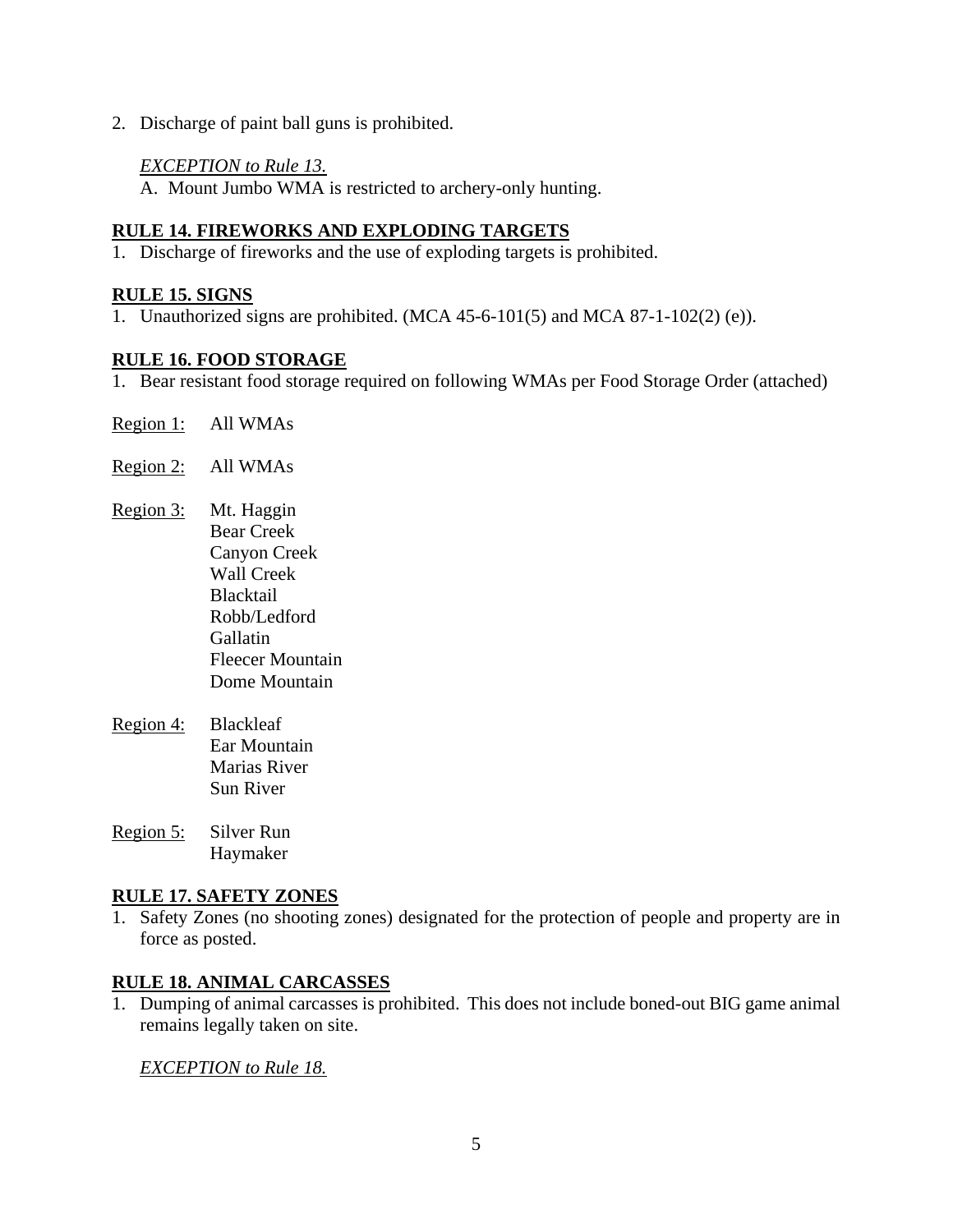A. For FWP bear management purposes, carcasses may be placed on WMAs by authorized FWP personnel and the area will be signed that animal carcasses are present.

### **RULE 19. HUNTING BLINDS, TREE STANDS, GOOSE PITS**

- 1. Hunting blinds, tree stands and goose pits left overnight does not guarantee exclusive use.
- 2. Hunting blinds, tree stands and goose pits must be removed at season closure.
- 3. Permanent blinds, tree stands and goose pits are prohibited.

### *EXCEPTION to Rule 19.*

A. Otter Island, Foys Bend, and Osprey View FCAs: Hunting blinds and tree stands must be removed daily.

### **RULE 20. REMOVAL OF NATURAL RESOURCES**

1. Removal of topsoil, gravel, minerals, cultural or archeological artifacts, and fossils is prohibited.

### **RULE 21. SPECIES TRANSLOCATION**

1. Introduction of any plants or animals is prohibited unless authorized by FWP.

### **RULE 22. LITTERING**

1. Littering is prohibited. This includes the dumping of sewage wastes from trailers, campers, or portable toilets.

### **RULE 23. ANTLER COLLECTING**

1. Antler collecting is prohibited on all wildlife management areas when these areas are closed to public use. (MCA  $87-1-102(2)(f)$ ).

### **RULE 24. SECONDARY RECREATIONAL ACTIVITIES**

1. Secondary recreational uses of wildlife management areas may be allowed by Regional Wildlife Manager if such use does not conflict with the primary purpose of the WMA.

### **RULE 25. USE OF DRONES OR OTHER REMOTELY CONTROLLED VEHICLES**

1. The use of aerial, terrestrial, or aquatic remotely controlled vehicles is prohibited on all wildlife management areas unless for educational or other public benefit. Such exceptions require authorization by the Regional Wildlife Manager (WMA) or Fisheries Manager (FCA).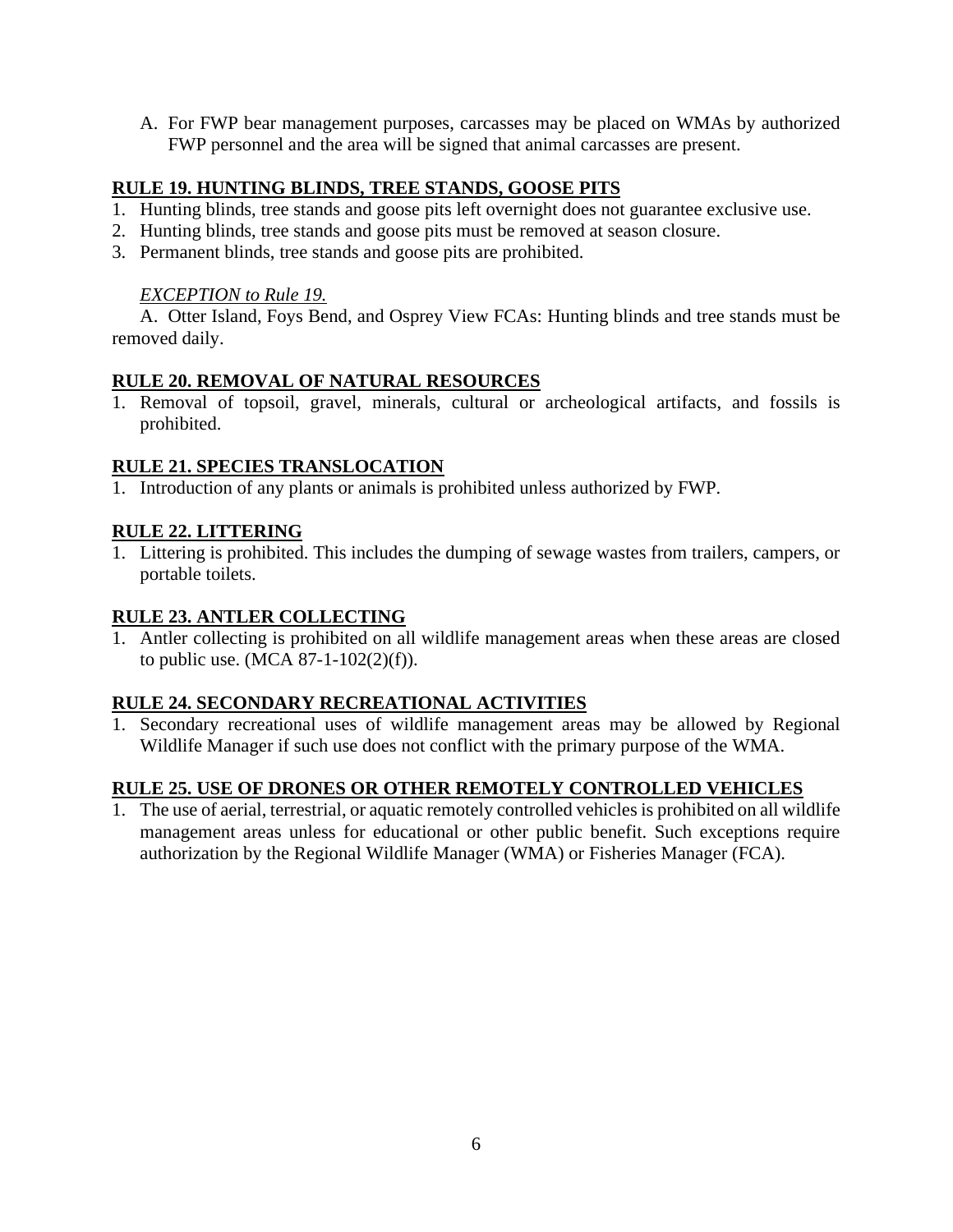# **FOOD STORAGE ORDER**

### **IT IS REQUIRED THAT IN DESIGNATED FWP WILDLIFE MANAGEMENT AREAS:**

- 1. **Human, pet and livestock food (except baled or cubed hay without additives), garbage, and all other attractants shall be stored in an approved bear resistant manner or container when camp is unattended. (see definition of attended below) or during nighttime hours.**
- 2. **Wildlife carcasses, birds, fish or other animal parts that are within ¼ mile of any camp or sleeping area shall be stored in an approved bear-resistant manner or container when unattended.**

If a wildlife carcass is within an attended camp during daytime hours it may be on the ground.

- 3. **Attractants (such as food leftovers or bacon grease) shall not be buried, discarded, or burned in an open campfire.**
	- A. Leftover food or food waste products may be placed in an appropriate, sealed container and packed out with garbage.
	- B. Leftover food or other attractants may be burned in a contained stove fire.
	- C. Attractants may be placed into a suitable container (i.e. tin can) to prevent leaching into the ground and burned over an open campfire. Any remaining attractants unconsumed by burning shall be placed with other garbage and packed out.
- 4. **The responsible party for any dead pack animal or livestock shall report the death and location of any livestock to a FWP employee within 24 hours of discovery.** The responsible party will be required to dispose of the carcass as directed by the regional wildlife manager.

In some very remote areas, it may not be possible to meet the 24-hour requirement. In these special cases, the responsible party shall report to a FWP employee the discovery of any dead livestock within 48 hours.

5. **Bear-resistant containers must meet the following criteria: a securable container constructed of solid material capable of withstanding 200 foot-pounds of energy applied by direct impact. The container, when secured and under stress, will not have any openings greater than 1/4 inch, that would allow a bear to gain entry by biting or pulling with its claws.**

Testing and approval programs are available through the US Forest Service. Other bearresistant containers developed for personal use may be inspected for approval by the local FWP game warden or WMA Area Manager or their designated representative(s).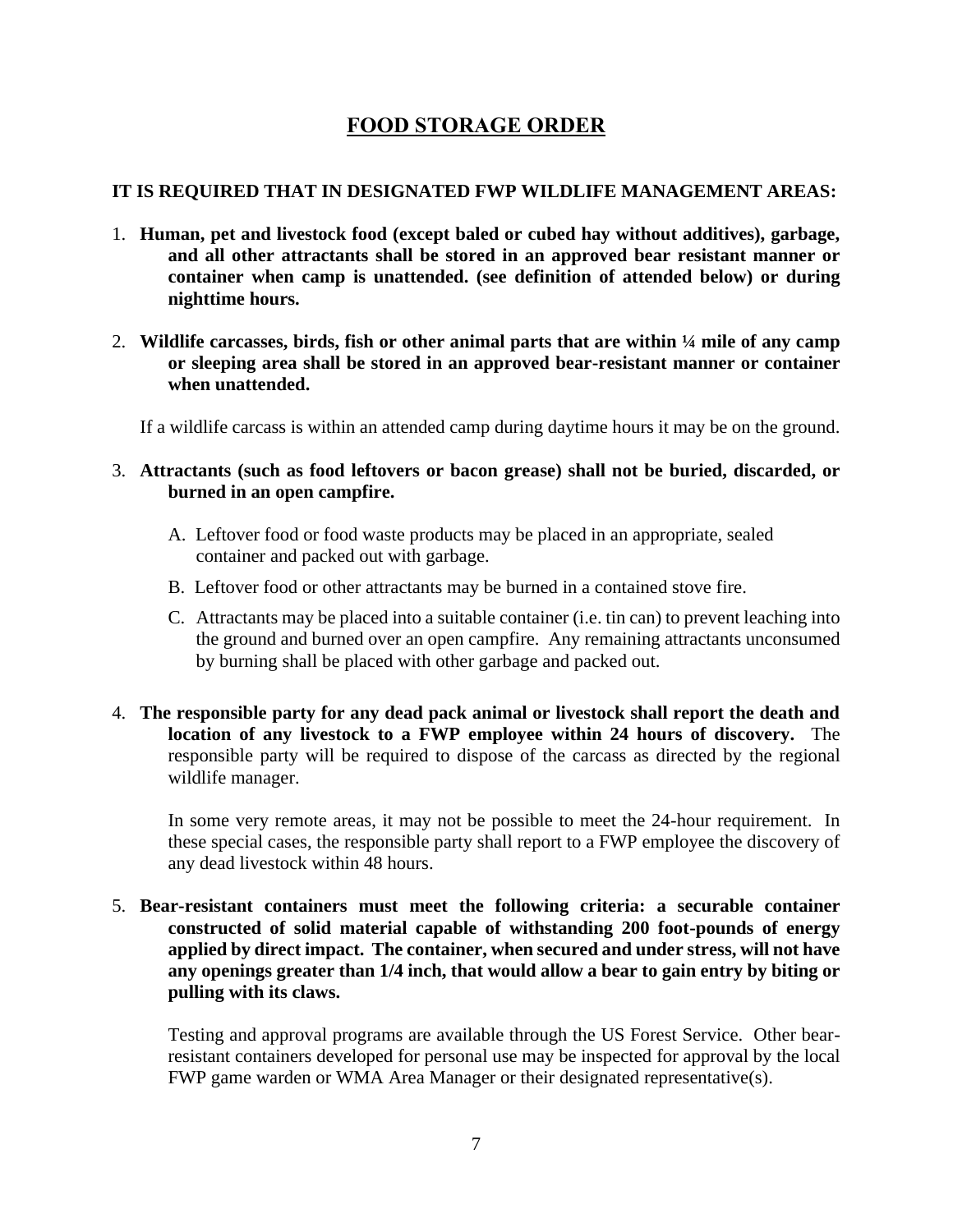# **DEFINITIONS**

- 1. **Attended:** At least one adult person (attendee) is physically present within 100 feet of, and can visually observe attractants at all times. Attended camp policy does not apply when campers are asleep or do not have visual contact with and physical control of the attractants. During nighttime hours, control is defined by having the attractant within arm's reach or secured in an agency approved container or manner.
- 2. **Attractant:** Any item potentially attracting and/or rewarding a bear. This shall include:
	- A. food as defined below
	- B. food leftovers (bones, scraps, grease)
	- C. garbage from humans
	- D. livestock foods (except baled or cubed hay without additives)
	- E. pet foods
	- F. wildlife carcasses
	- G. livestock carcasses
- 3. **Food:** Any nourishing substance, which includes human food or drink (canned, solid or liquid), livestock feed (except baled or cubed hay without additives), pet food, toothpaste, soap, birdseed, and hummingbird food.
- 4. **Attendee:** An adult (14 years of age or older) in control of attractants.
- 5. **Bear-resistant container:** A securable container constructed of solid material capable of withstanding 200 foot-pounds of energy applied by direct impact. The container, when secured and under stress, will not have any openings greater than onequarter  $(1/4)$  inch, that would allow a bear to gain entry by biting or pulling with its claws.
- 6. **Bear-resistant manner: T**he storage of any attractant or foods in one of the following ways:
	- A. Secured in a hard-sided camper, vehicle trunk, cab or trailer cab;
	- B. Secured in a hard-sided dwelling or storage building;
	- C. Suspended at least 10 feet up (from the bottom of the suspended item) and 4 feet out from any upright support, i.e. tree, pole;
	- D. Stored in an agency approved bear-resistant container;
	- E. Stored within an approved and operating electric fence. (see Definition #12 for details);
	- F. Stored in any combination of these methods; or
	- G. Stored by methods other than those described in Section #6, a-f, that shall be approved in writing by the FWP Regional Supervisor.
- 7. **Contained fire stove:** a metal stove that completely encloses the fire.